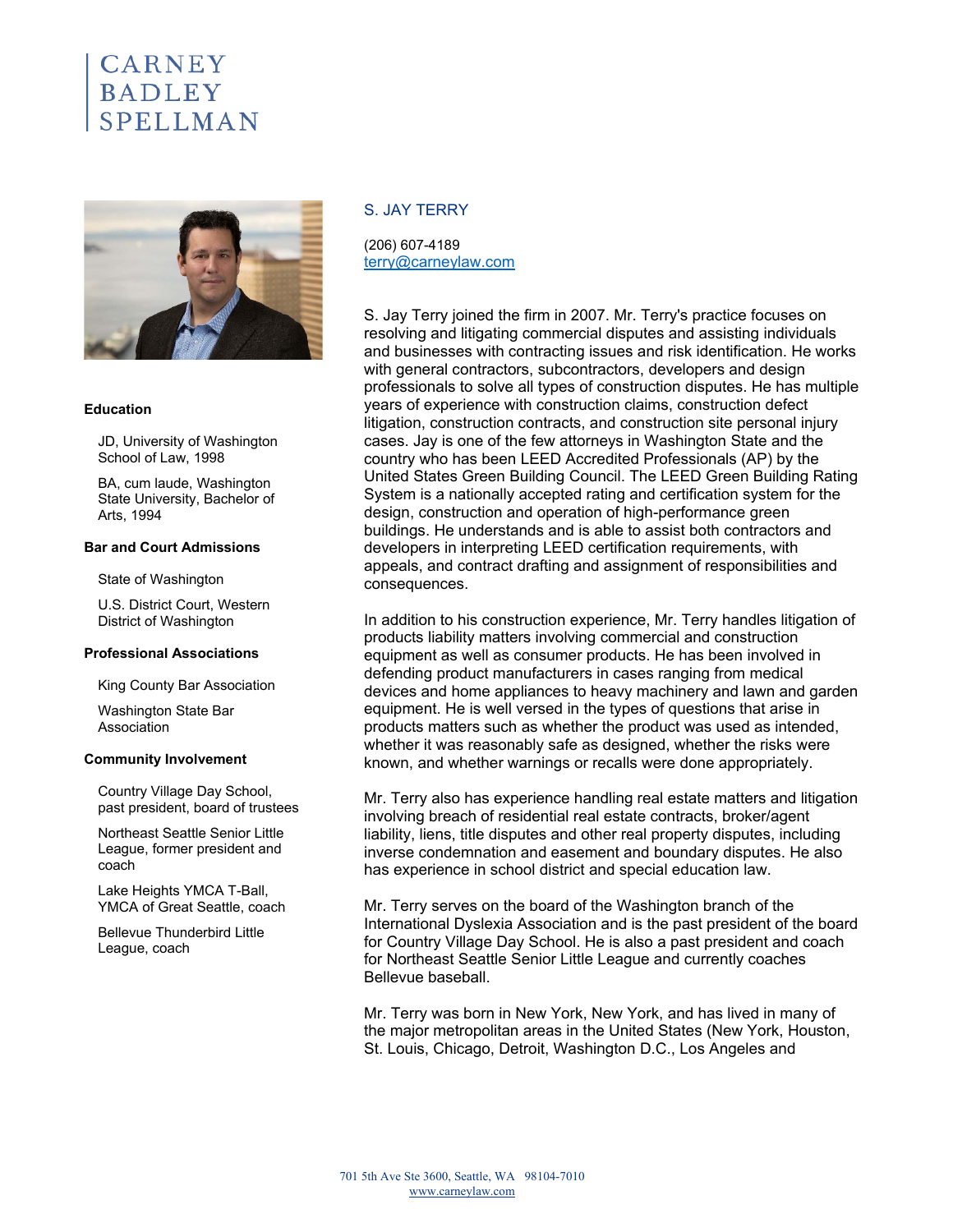S. Jay Terry Page 2

Seattle). He is an avid baseball fan and still attempts to play in the Olympic Division of the Puget Sound Senior Baseball League. He is also a dedicated fly fisherman. He enjoys any outdoor activity involving his family.

# **Honors and Recognitions**

Mr. Terry was named by Washington *Super Lawyers* magazine as one of the top attorneys in Washington state in 2015-2021 and by *Super Lawyers Business Edition* as one of the top attorneys in Washington State in 2015. Mr. Terry was listed in *Seattle Metropolitan Magazine* in 2015 and 2016 as one of King County's "Top Lawyers." They culled their listings from *Super Lawyers*.

# **Representative Construction and Construction Defect Cases**

#### *Developer Cases*

*El Dorado COA v. El Dorado LLC* (2007). Represented the developer of an eighty-two-unit three-story seven-building complex of senior-living condominiums against a claim by the homeowners regarding alleged construction defects involving design defects, and comprehensive building envelope issues. Representation included pursuit of coverage issues, general contractor and architect. COA claims involved allegedly defective installation of vinyl siding, windows, flashing, roofing and deck to wall interfaces.

*Major Hotel Development* (2007). Represented developer of a 130 room hotel and business center in a claim against the manufacturer of a roofing membrane that failed during the course of construction resulting in damage to various stages of interior finishing. Joint prosecution of delay and impact claims by owner and general contractor against product manufacturer and for coverage under builders risk insurance.

## *General Contractor Cases*

*Spokane Airport Holiday Inn and Conference Center* (2006 - 2007). Represented client in a claim regarding failure of an External Insulation Finish System on a 122-room hotel and conference center. Resulted in favorable funding of our developed and proposed scope of repair through insurance proceeds, negotiated repair contracts and pursuit of subcontractors.

### *Subcontractor Cases*

*Thurston County Juvenile Detention and Justice Center v. Bodenhamer Inc.,* architect BJSS Duarte Bryant and Turner Construction (2005 - 2007). Represented the EIFS siding and metal framing contractor in a construction defect/water intrusion action brought by Thurston County stemming from leaks in the building envelope. Identified design errors and filed two summary judgment motions asserting pass-through contractual defenses that the general contractor failed to assert and laying the groundwork for successful resolution of the matter.

*Maple Court Seattle Condo. Ass'n v. Roosevelt, LLC,* 139 Wash.App. 257, 160 P.3d 1068 (2007). Represented target subcontractor EIFS installer defendant in construction defect/water intrusion matter. Briefed, argued and won a summary judgment for a dissolved corporation in a construction defect case in King County Superior Court where the plaintiff, Roosevelt LLC filed its lawsuit two years after the statutory period for suing a dissolved corporation had expired. In addition, Roosevelt, LLC had allowed its corporate form to be canceled, thus precluding it from asserting any action on its behalf. The dismissal was based on the corporate dissolution argument prevented the client from having to indemnify the plaintiff for potentially several million dollars. The summary judgment was affirmed by the court of appeals.

*Fortune View Condo Assoc. vs. Fortune Star Development Co.* Represented the target siding subcontractor in a matter where building envelope failures were alleged to have caused significant damage to common elements. Filed summary judgment on implied indemnity and implied warranty of workmanship and successfully resolved the matter for a nuisance payment prior to hearing.